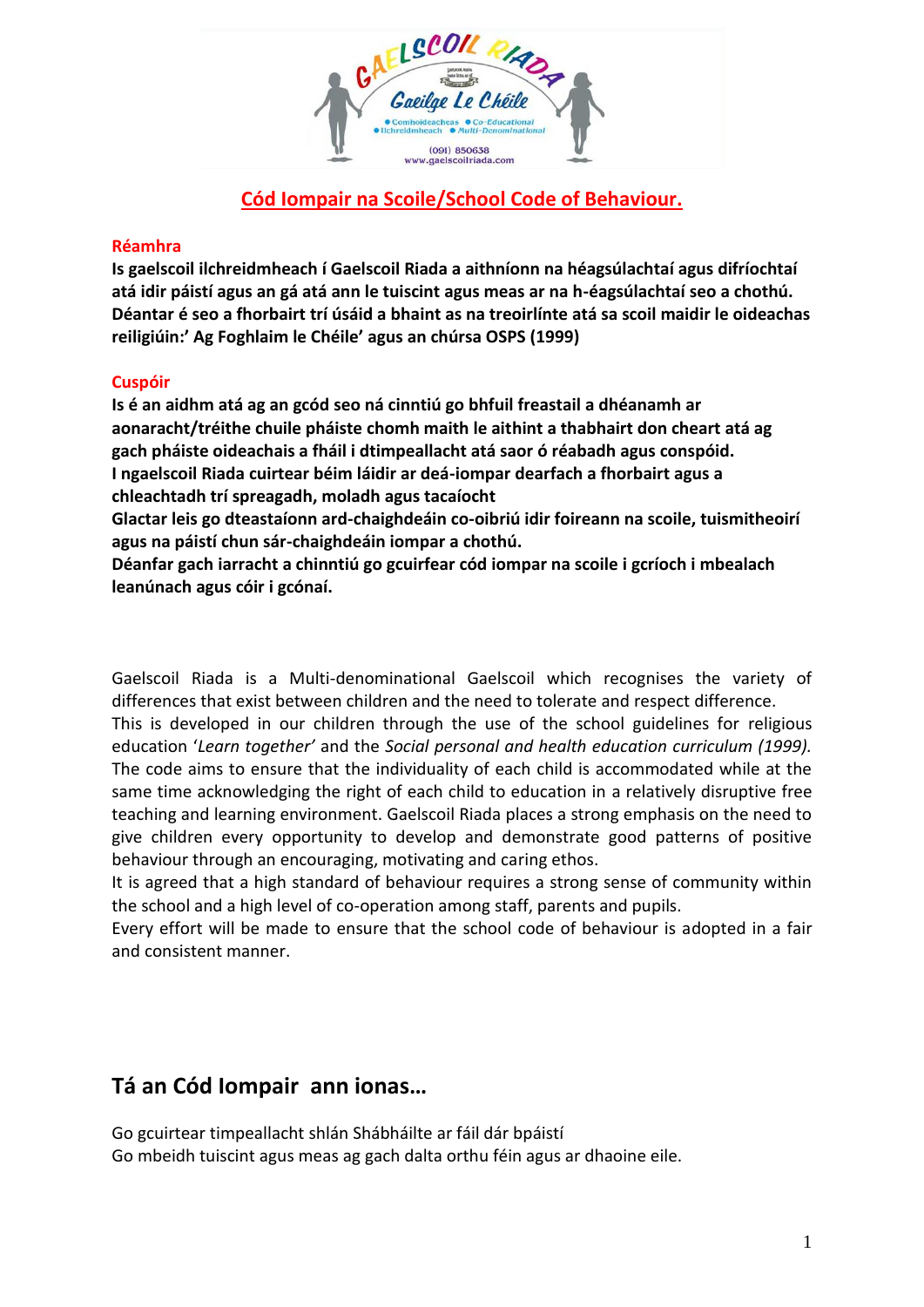

Go cothófar suíomh foghlamtha a fhreastalóidh ar fhóbairt phearsanta, acadúil agus shóisialta an dalta

Go spreagfar agus go bhforbrófar pearsantacht aonair agus bua gach dalta.

Tá mar pholasaí ag an scoil ná cumarsáid leanúnach agus rialta a choinneáil idir an scoil agus an baile maidir le hiompar agus dul chun cinn an dalta mar cuireann gaol maith idir an scoil agus an baile go mór le héifeacht agus atmasfear dearfach na scoile.

# **Cur i bhfeidhm an Cód Iompair.**

**Tá áit lárnach ag gach ball den phobal scoile i gcur i bhfeidhm aidhmeanna agus cuspóirí an cód iompair. Tá rialacha scoile le feiceáil i ngach seomra ranga mar threoir do dhaltaí agus na smachtbhannaí a gabhann leo. Cuirtear béim ar dea-iompar i modhanna dearfach in oiriúnt d'aoisghrúpa na scoláirí.** 

### **Implementation**

Every member of the school community has a role to play in the implementation of the Code of Behaviour. Rules will be kept to a minimum, emphasise positive behaviour and will be applied in a fair and consistent manner, with due regard to the age of the pupils and to individual difference. Good behaviour will encourage and rewarded. Where difficulties arise, parents will be contacted at an early stage.

### *The aims of the Code of Behaviour of Gaelscoil Riada,Baile Átha an Rí, Co. na Gaillimhe are…*

- *To provide guidance for pupils, teachers and parents on behavioural expectations.*
- *To provide for the effective and safe operation of the school.*
- *To develop pupils' self-esteem and to promote positive behaviour.*
- *To foster the development of a sense of responsibility and self-discipline in pupils based on respect, consideration and tolerance of others.*
- *To facilitate the education and development of every child.*
- *To foster caring attitudes to one another and to the environment.*
- *To enable teachers to teach without disruption.*

# **Cuspóirí**

1. Tá an Cód ann chun féin-smacht,féin-mhuinín agus freagracht a spreagadh i ngach aon pháiste, le tuiscint, deá-bhéasaí agus meas a chothú iontu dóibh féin agus do gach aon bhaill den phobail.

2.Chun Timpeallacht dearfach foghlama a chothú inar féidir aidhmeanna na scoile a bhaint amach.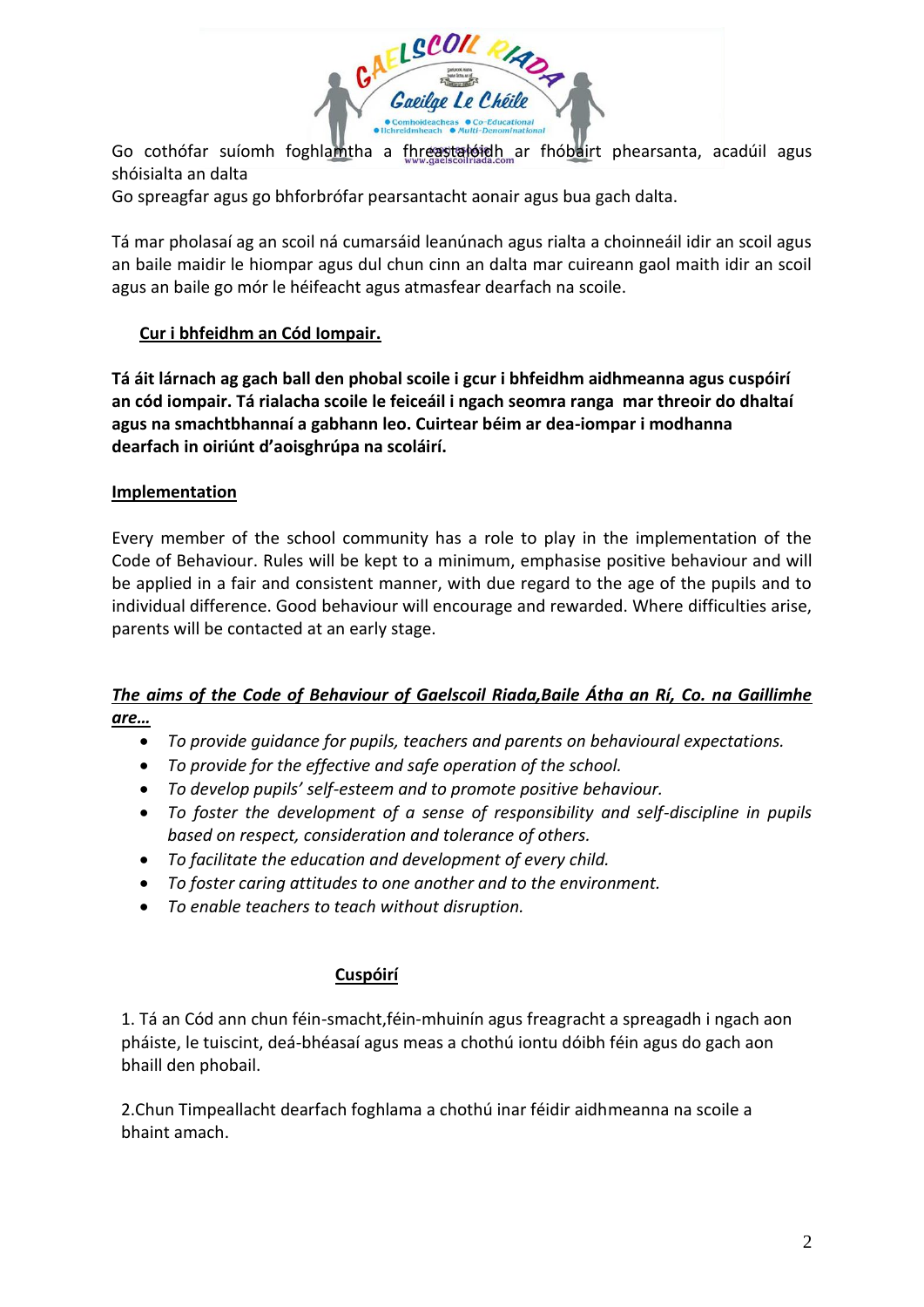

3. Chun go mbeidh tuiscint ag gach duine de phobal na scoile ar an ról atá acu cur le saol na scoile agus an éifeachta atá acu ar timpeallacht na scoile agus ar daoine eile. Go mbeidh meas cau ar mhaoin féin, ar mhaoin a gcómhdhaltaí agus ar mhaoin na scoile.

4. Ionas go dTiocfaidh gach páiste chun tuiscint agus meas a bheith acu agus ceiliúradh a dhéanamh ar a cuid/chuid custaim, traidisiún, creidimh agus féilte féin agus iad siúd de chultúir éagsúla

### **Córas le haghaidh deá-iompar a chur chun cinn/Ais-chothú dearfach:**

### **Sa seomra ranga:**

**Tá an Múinteoir ranga le tacaíocht ón bPríomhoide, Tuismitheoirí agus Bainistíocht an scoile freagrach as cur i bhfeidhm an cód iompair agus forbairt dea-iompar in a seomra ranga féin.** *The individual class teachers are responsible for promoting positive behaviour and the implementation of the code of behaviour in their own class room, with support from parents, Principal and School Management if required.* 

Le deá-iompar agus iarrachtaí deá-iompar a spreagadh, tá an córais éagsúla i bhfeidhm sa scoil curtha in oiriúint d'aoisghrúpa gach rang scoile. Bronntar duaiseanna agus tugtar moladh do na páistí is iad ag leanúint an córas. Sé an t-aidhm a bhaineann le seo ná deá bhéasaí agus spiorad mhaith a chur chun cinn i measc na páistí. Samplaí de seo a leanas:

1.Moladh béil nó scríofa ón bpríomhoide nó múinteoirí ranga

2.Duaiseanna beaga ar nós greamáin, stampaí, teastas a thabhairt do na páistí/tuismitheoirí.

3.Priobhléidí breise ag na páistí a leanann an córas m.sh pas ríomhaire, bréagáin, ealaíne, bosca ceoil/éadaí.

# **Mórshárú Tromchúiseach ar an gCód Iompair/Serious breach of the code of behaviour**

**Mar threoir do scolairí, tuismitheoirí agus foireann na scoile, seo liosta dena rudaí a mbreathnófar orthu mar shárú tromchúiseach ar an gCód Iompair…** 

- $\triangleright$  Ionsaí a dhéanamh ar pháiste eile nó ar ball foirne/an assault either verbal or physical on a fellow pupil or staff member
- $\triangleright$  maistineacht leanúnach. Repeated incidences of bullying.
- $\triangleright$  rudaí a ghoid/Stealing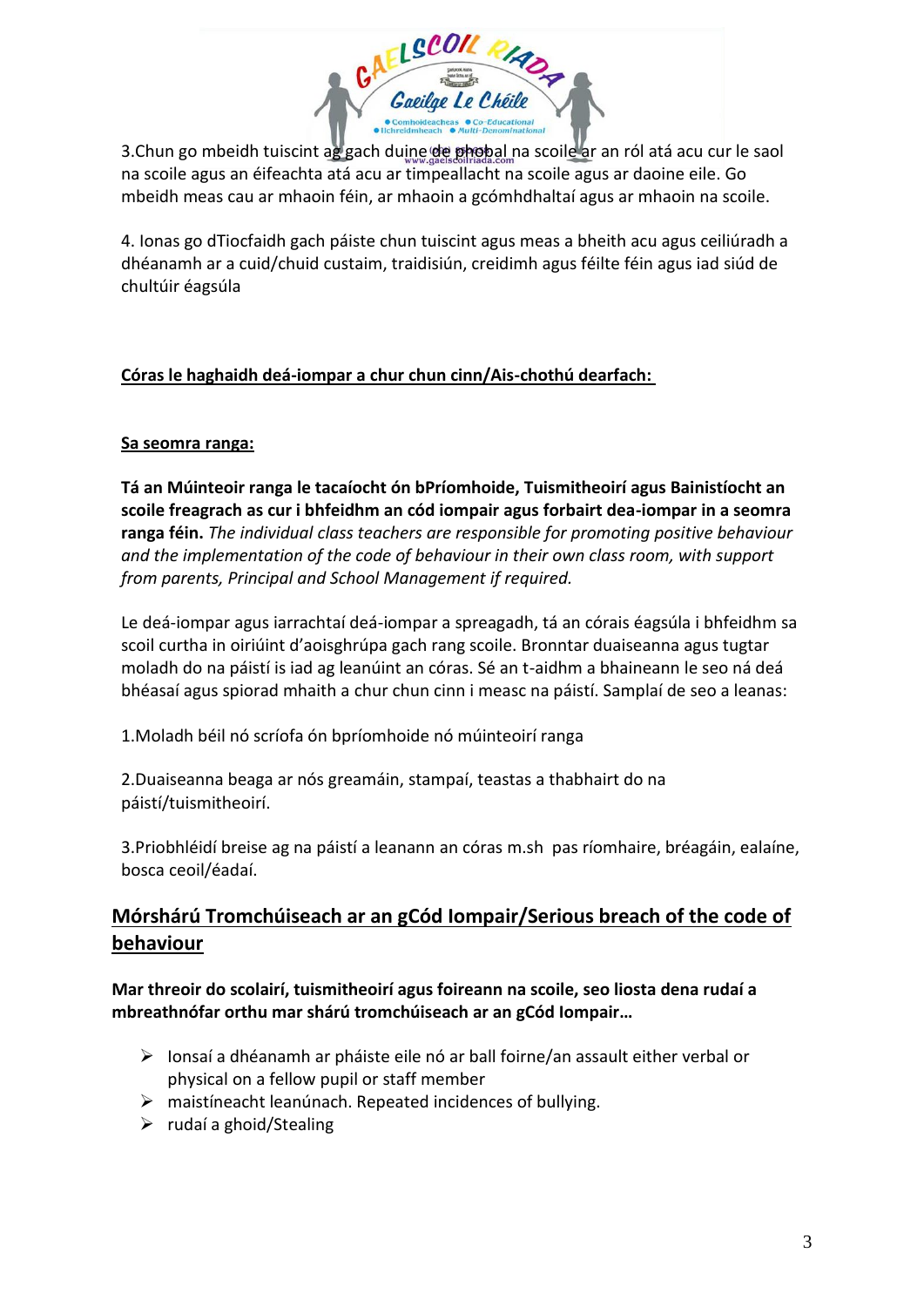▶ damáiste ar maoin na scoile do mhaoin foireann na scoile, nó maoin scoláire eile/Damage to school property, or property of staff and other pupils.

ELSCOR PHADA

 $\triangleright$  Fagáil na scoile gan chead/leaving the school without permission.

Tá an cur chuige i bplé le sárú an cód iompar leagtha amach i dhá chéim. Céim 1 – An Múinteoir Ranga. Céim 2. An Coiste Iompair. (Disciplinary committee-An Príomhoide, An Leas-Phríomhoide agus an Múinteoir ranga)

### **Céim a hAon-D'fhéadfadh an Múinteoir ranga úsáid a bhaint as na smachtbhannaí atá thíosluaite a úsáid…**

### **Má bhíonn iompar aon pháiste taobh amuigh den Chód Scoile d'fhéadfadh an Múinteoir na smachbhannaí seo a úsáid**

- Labhairt leis an bpáiste agus comhairle a chur orthu-iarrtar orthu stopadh
- Ceacht breise a thabhairt dó/dí.
- I gcás go bhfuil sábhálteacht aon pháiste i mbaol, d'fhéadfadh an múinteoir an pháiste a scaradh ón ngrúpa ar mhaithe le sábháilteacht na ngasúr eile.
- Scríobhtar nóta abhaile / labhraítear le tuismitheoir an pháiste
- Comhairle le Príomhoide na scoile.
- Príomhoide i dteagmháíl leis an tuismitheoir
- Baintear an páiste ón gclós ar feadh tréimhse
- Téitear i gcomhairle le na hoidí eile
- Aontaítear ar phlean feabhais le tuismitheoirí agus gasúr m.sh cárta deá-iompar
- Téitear i gcomhairle leis an mBord Bainistíochta
- Eisiamh (cur ar fionraí nó díbirt) ón scoil. I gcomhréir le Rial 130 de Rialacha le haghaidh scoileanna Náisiúnta mar atá leasaithe ag ciorcláin agus ag an Acht Oideachais(Leas) 2000
- **Ba cheart go n-úsáidtear cur chuige dearfach i gcónaí.**

#### **Discouraging Misbehaviour**

The purpose of sanctions and other strategies is to promote positive and discourage misbehaviour. Sanctions will be applied according to the gravity of the misbehaviour, with due regard to age and emotional development. These may include

- Reasoning with pupil.Verbal reprimand including advice on how to improve.
- Prescribing extra work.
- Temporary separation from peers within class and/or temporary removal to another class.
- Loss of privileges.
- Communication with parents. (note/phonecall)
- Referral to Principal
- Principal communicating with parents.
- Detention during break.
- All teachers are informed of the misbehaviour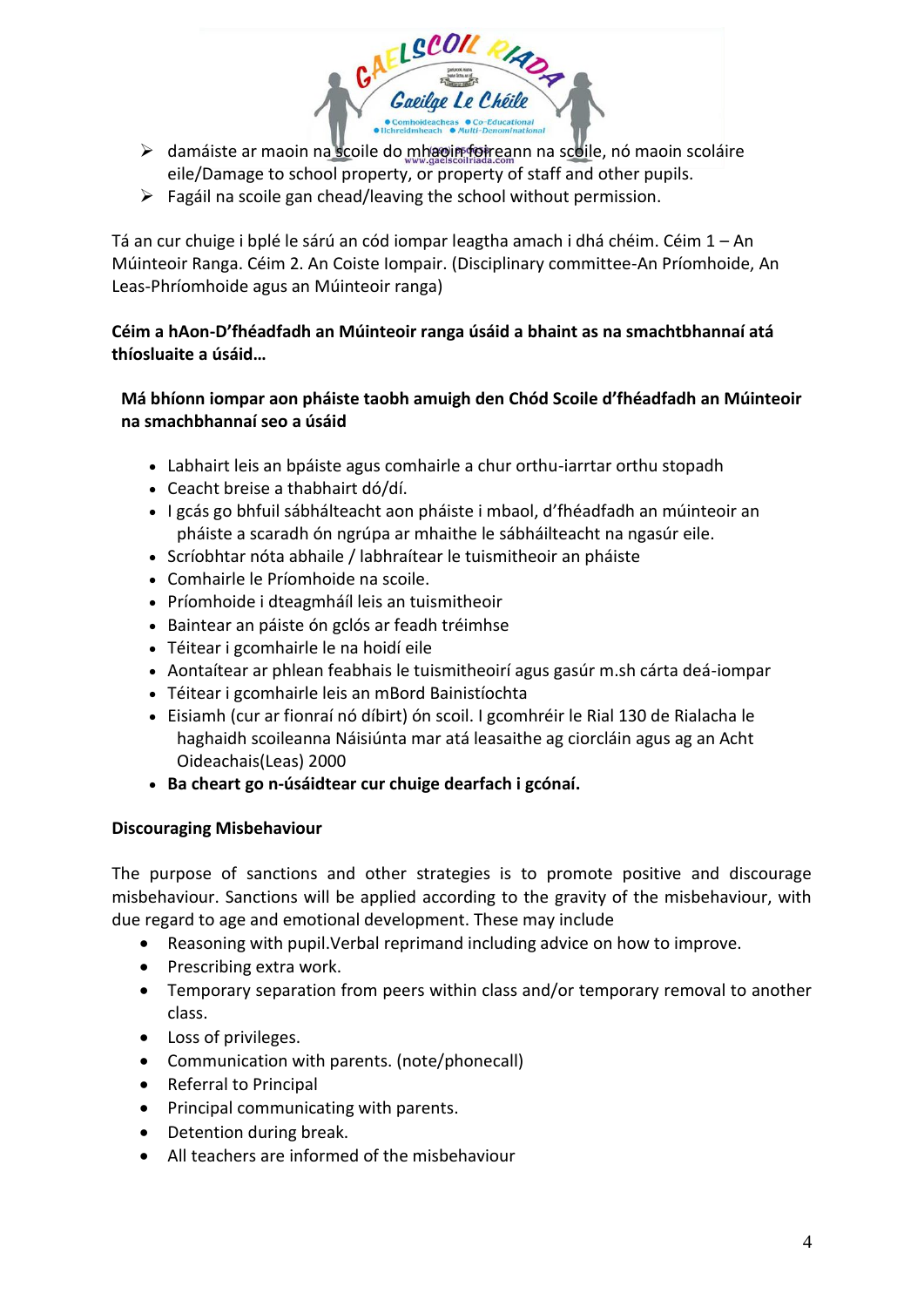- Behaviour card/Report Card introduced bosses ada.com
- Board of Management informed
- Exclusion (Suspension or Expulsion) from school (in accordance with Rule 130 of the Rules for National Schools as amended by circular and Education Welfare Act 2000).

# **Pupils will not be deprived of engagement in a Curricular Area, except on the grounds of health/safety**

### **Céim a dó: Ról an Choiste Iompair-The role of the disciplinary committee**

Is iad an Coiste Smachta an Príomhoide, an leas-Phríomhoide agus Múinteoir Ranga a bheidh ag plé cásanna tromchúiseacha droch-iompair. D'fhéadfadh sé seo tarlú mar gheall ar na cásanna seo. *The Principal, Deputy Principal and class teacher deal with incidences of serious misdemeanor. The following are examples of incidences where the Disciplinary committee may be required…*

*Mór-shárú tromchúiseach den chód-A serious breach of school rules and the code of behaviour. (Ionsaí ar ball foirne, páiste eile srl)*

*Nuair bhíonn an tréimhse géibheann tugtha don scoláire níos mó ná trí huaire in aon téarma amháin. Having been sent to detention more that three times in any school term.* 

### **Cuirtear na smachtbhannaí seo i bhfeidhm:**

**Dul i gComhairle le tuismitheoirí na scoile:** *Discussing the incidence of misbehaviour with the pupils parents.* 

*Gan turais scoile ná pribhléidí a cheadú don scoláire . Disallowing the pupil on school outings or loss of privileges.*

### **Cárta Tuairisce.** *Report card.*

Cuirfear an dalta ar Chárta Tuairisce ar feadh seachtaine agus cuirfear na tuistí ar an eolas go bhfuil an dalta ar Chárta Tuairisce. Tabharfaidh an Múinteoir ranga cuntas ar obair ranga, dul chun cinn sa rang agus na Múinteoirí ar dualgas clóis cuntas ar iompar an dalta le linn an tréimhse. Pléifidh an Coiste Iompair dul chun cinn an dalta leis/leí agus a tuistí ag deireadh na seachtaine.

A Pupil may be placed on a report card for a week by the Disciplinary committee. The class teacher will report on homework, and general class behaviour. The teachers on yardsupervision will also review behaviour on the scholl yard during that week. At the end of the week the disciplinary committee will discuss the pupil's behaviour with him/her and their parents.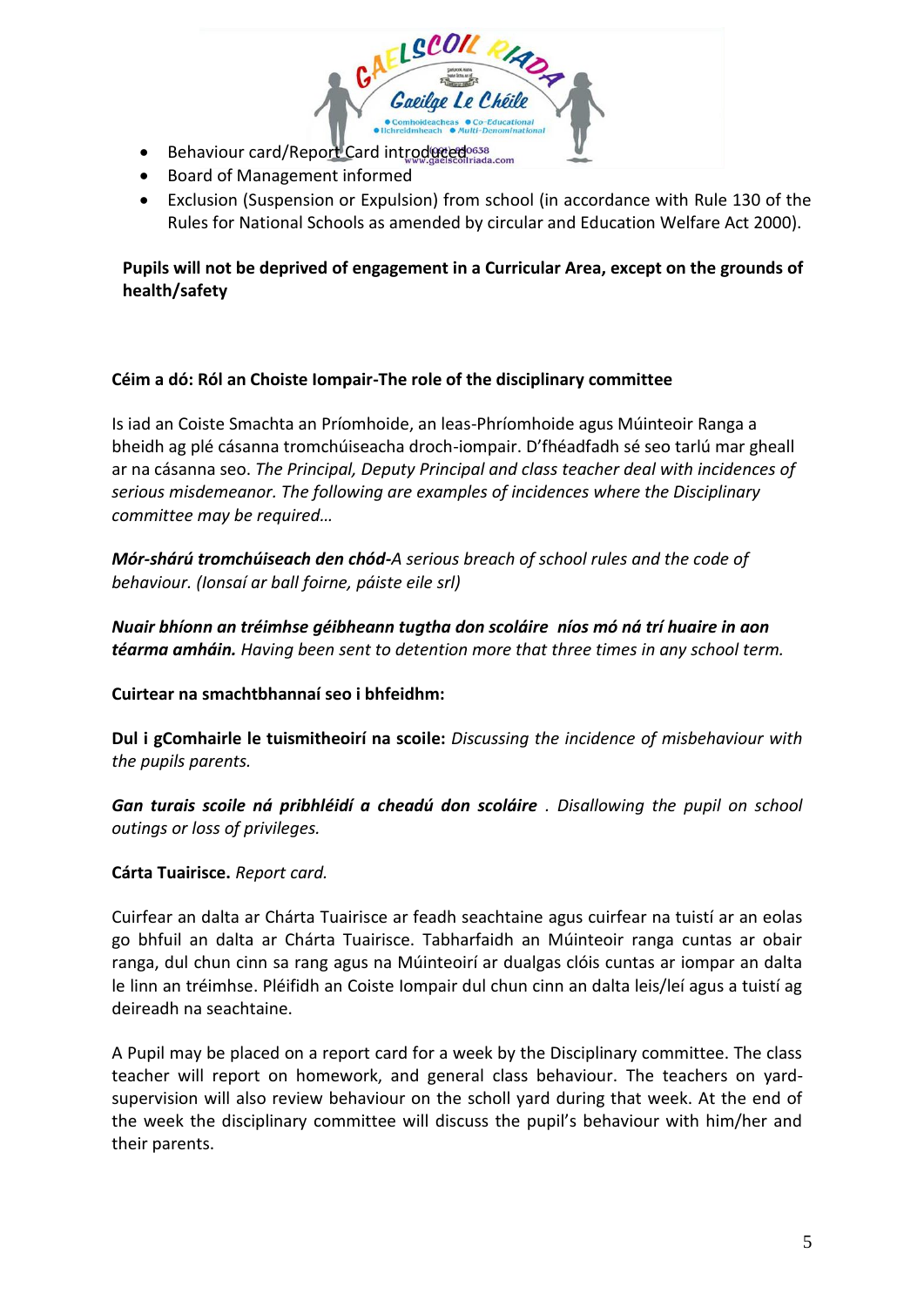

Má bhíonn toradh sásúil ag deireadh an tréimhse cuirfear deireadh leis an dtréimhse **tuairisce.** If there is a satisfactory result at the end of the report card duration the reporting period will be discontinued.

**Má bhíonn toradh mí-shásúil ag deireadh an tréimhse-**If there is an unsatisfactory result at the end of report card duration nó má thagann an dalta ós cómhair an choistithe smachta mar gheall ar shárú eile ar an gcód iompair, cuirfear an dalta ar Fionraí.

*If the student reappears before the disciplinary committee on another breach of the code, he/she can be suspended.* 

#### **Fionraí/Suspension**

**Is smachtbhanna tromchúiseach é dalta a chur ar thréimhse Fioraí. Is ag an bPriomhoide nó ag an Leas-Phriomhoide atá an túdáras dalta a chur ar Fioraí.** Suspension is a severe sanction. The Principal or Deputy Principal is authorised to suspend a pupil. This sanction may be imposed for the following reasons…

**I gcás sárú tromchúiseach ar an gCód Iompair-** *In the case of a serious breach of the code of behaviour as mentioned previously in the code.* 

**Nuair a theipeann ar iarrachtaí an fhadbh a réiteach.** *When other attempts to resolve an incidence of misbehaviour have failed to be productive.* 

**Sula gcuirfear dalta ar fionraí, pléifear an cás le tuismitheoirí/caomhnóirí/**The grounds for suspension will be discussed with the parents/guardians of the pupil.

### **Achomharc a dhéanamh/ Making an appeal.**

Tá cead ag tuismitheoirí/caomhnóirí an dalta achomharc a dhéanamh chuig an Bord Bainistíochta sa gcás go mbíonn dalta ar fionraí níos mó ná fiche lá scoile de réir mír 29 den Acht Oideachais 1998.

*The parents/guardians of a pupil may make any appeal to the Board of Management where a student has been suspended in excess of twenty days in a school year in line with section 29 of the Education Act 1998.* 

#### **Páistí le riachtainaisí speisialta san oideachas.**

In line with the terms of the guide for *Developing a code of behaviour a guideline for schools*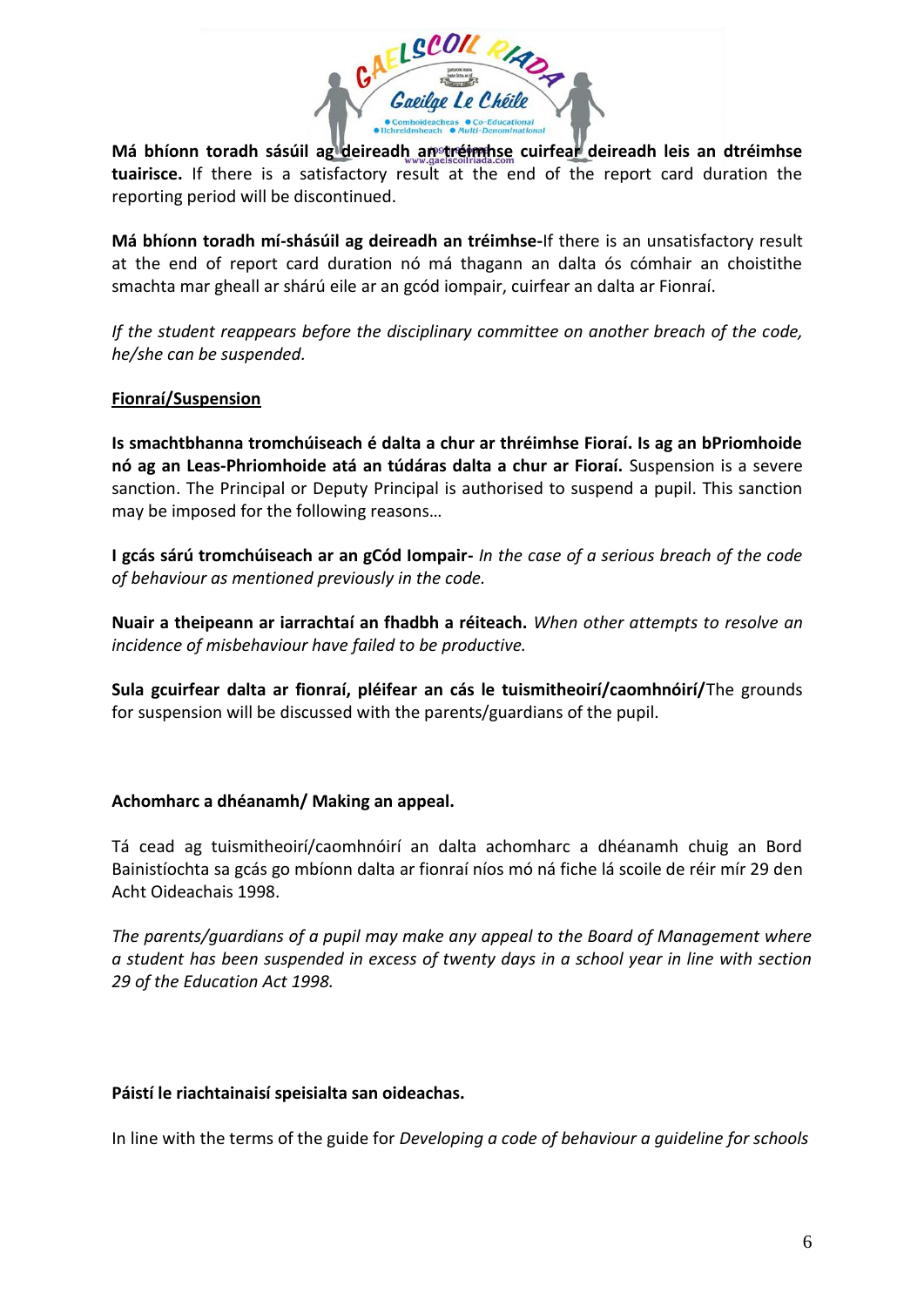

*from the National Educational Welfare Board pg. 38 Mír 6.4.* Gaelscoil Riada ensures that specialist personnel such as the class teacher and the Learning Support Teacher and SNA communicate rules and terms of the code in a manner that the student with Special Educational needs understands. This is done in line with the needs and strategies outlined in the Students Indiviual plan for learning.

## **Rialacha agus Nósanna Imeachta den Chód Iompair scoile**

Seo liosta dena dualgaisí atá ag an rannpháirtithe scoile i bhforbairt atmasfear dearfach sa scoil. The following are a list of the responsibilities of members of the school community in promoting a positive teaching and learning environment through the effective implementation of the school code of behaviour.

### **Board of Management's Responsibilities**

- Provide a comfortable, safe environment.
- Support the Principal and staff in implementing the code.
- Ratify the code.

#### **Principal's Responsibilities**

- Promote a positive climate in the school.
- Ensure that the Code of Behaviour is implemented in a fair and consistent manner.
- Arrange for review of the Code, as required.

#### **Teachers' Responsibilities**

Support and implement the school's code of behaviour.

- Create a safe working environment for each pupil.
- Recognise and affirm good work.
- Prepare schoolwork and correct work done by pupils.
- Recognise and provide for individual talents and differences among pupils.
- Be courteous, consistent and fair.
- Keep opportunities for disruptive behaviour to a minimum.
- Deal appropriately with misbehaviour.
- Keep a record of instances of serious misbehaviour or repeated instances of misbehaviour.
- Provide support for colleagues.
- Communicate with parents when necessary and provide reports on matters of mutual concern.

### **Pupils' Responsibilities**

- Attend school regularly and punctually.
- Listen to their teachers and act on instructions/advice.
- Show respect for all members of the school community.
- Respect all school property and the property of other pupils.
- Avoid behaving in any way, which would endanger others.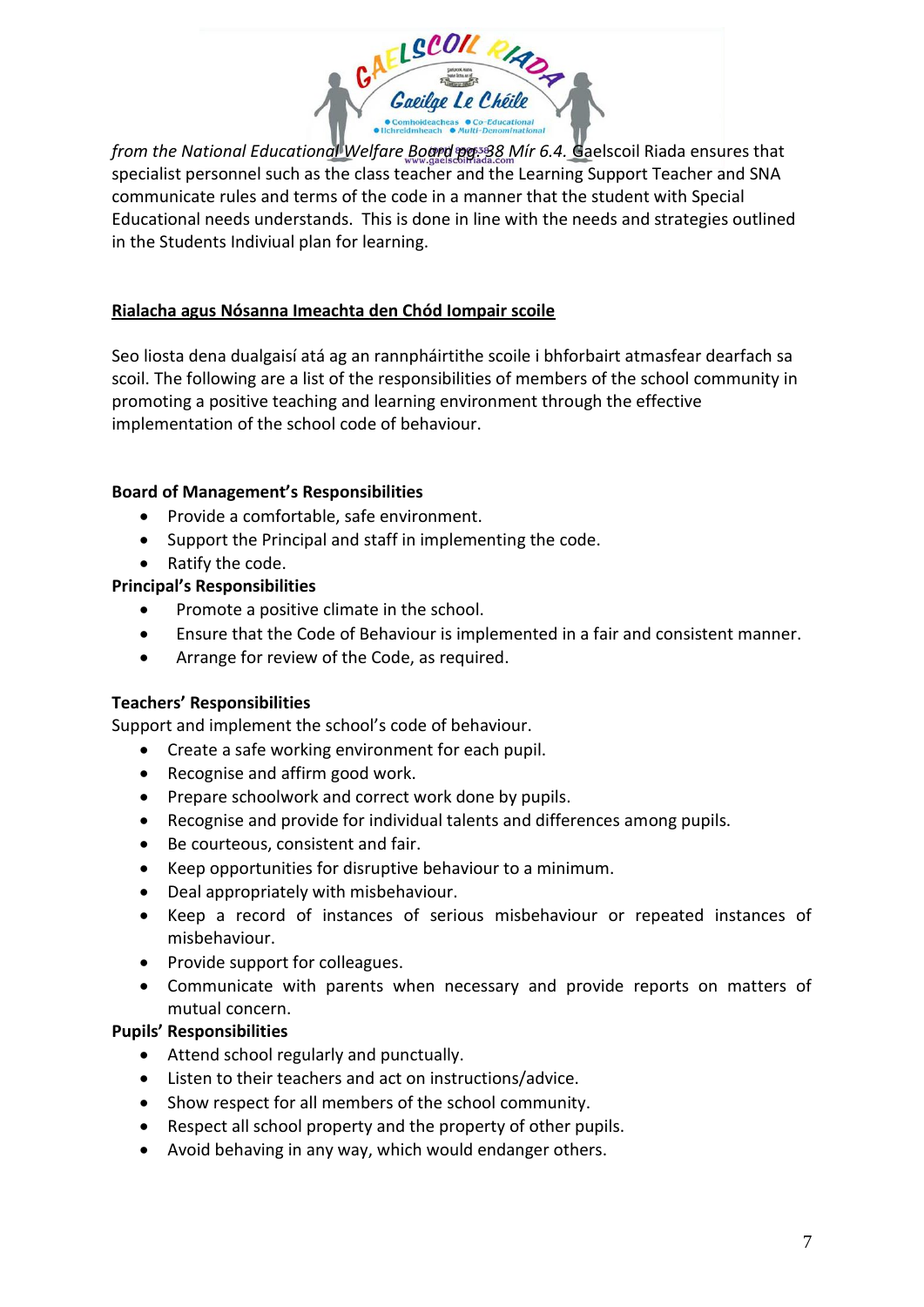

- Include other pupils in games and activities.
- Bring correct materials/books to school.
- Follow school and class rules.

#### **Parents/Guardians' Responsibilities**

Encourage children to have a sense of respect for themselves and for property.

- Ensure that children attend regularly and punctually.
- Be interested in, support and encourage their children's schoolwork.
- Be familiar with the code of behaviour and support its implementation.
- Co-operate with teachers in instances where their child's behaviour is causing difficulties for others.
- Communicate with the school in relation to any problems, which may affect child's progress/behaviour.

### *Bulaíocht/Maistíneacht*

#### **Bullying**

Bullying is repeated verbal, psychological or physical aggression by an individual or group against others. The most common forms of bullying are aggressive physical contact, namecalling, intimidation, extortion, isolation and taunting. Bullying will not be tolerated and parents will be expected to cooperate with the school at all times in dealing with instances of bullying in accordance with the school's Anti-Bullying Policy.

The children are taught that bullying is not acceptable and that telling someone about bullying *is not telling tales.* 

'Gaelscoil Riada is a bully-free zone'

Ní ghlacann Gaelscoil Riada le aon chineál maistíneacht. Ciallaíonn bulaíocht ionsaithe leanúnacha más ó bhéal, síceolaíoch nó fhisiciúil, a dhéanann duine nó grúpa ar dhaoine eile go mion minic.

Baineann fonn díobhálach, gníomh, cumhacht, athrá, mí-úsáid cumhachta agus sásamh an tionsaitheoir le bulaíocht

Glacann Gaelscoil Riada leis an gceart atá ag gach ball de phobal na scoile taitneamh a bhaint as an scoil i dtimpeallacht shábhála, mar sin pléfidh Gaelscoil Riada le bulaíocht mar ábhair dáiríre. Príomh aidhm na scoile ná go bhfeictear bulaíocht mar gníomh diúltach.

Is gá do na tuismitheoirí/páistí an scoil a chur ar an eolas faoi ócáidí bulaíochta chomh luath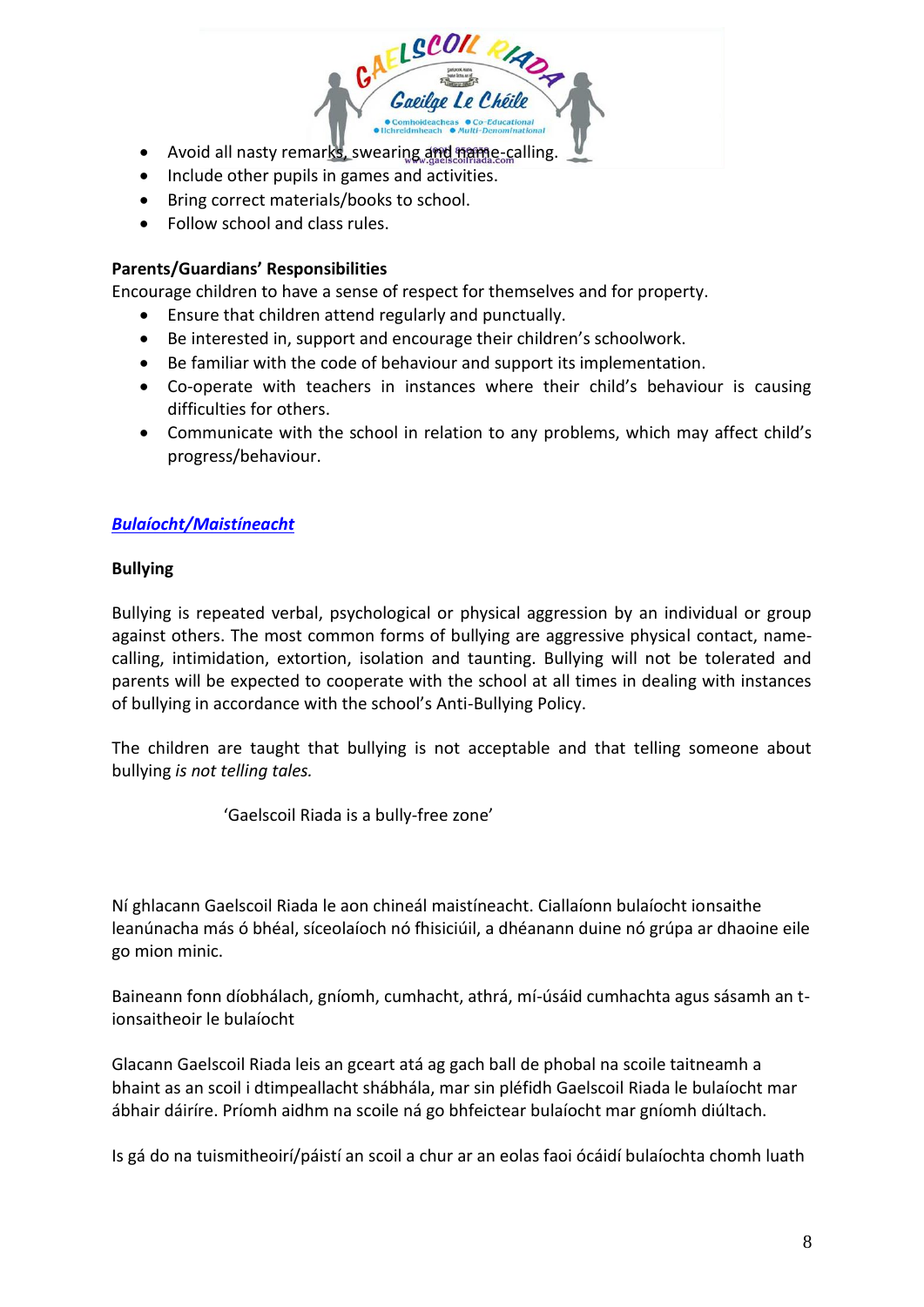

agus is feidir, ansin déanfar fiosrú faoin tuairisc. Eanfar na treoirlínte atá scríofa i bpolasaí fríth bhulaíochta na scoile. Déantar é seo go tapa, go cothrom agus go deimhneach.

**An Polasaí Frith-bhulaíochta scoile.** Seo a leanas an nós imeachta a úsáidfear i gcás maistíneachta…

- Déan tuairisciú ar an eachtra le duine dena múinteoirí.
- Pléfidh an múinteoir leis an cás de réir mar a fheileann nó cuirfear an cás faoi bhráid an Phríomhoide.
- Rachaidh an Príomhoide i dteagmháil le tuismitheoirí/caomhnóirí an scolaire atá faoi leatrom agus an scoláire atá ag maistíneacht.
- Curifear comhairle ar fail don pháiste a d'fhulaing
- Cuirfear comhairle agus smachtbhanna i bhfeidhm den pháiste a rinne an maistíneachta ag brath ar thromchúis nó minicíocht na maistíneachta
- Déanfaidh foireann an scoile agus bainistíocht na scoile montaóireacht leanúnach ar na cásanna go rialta.
- Coinnítear tuairisc dean cásanna maistíneachta a thagann chun solais i scribhinn in áit príobháideach sa scoil. Pléitear iad ag cruinnithe foirne nuair is gá iad a phlé le tuairisc ar chúrsaí mar a sheasann siad.
- Déanfar athbhreithniú leanúnach ar an bpolasaí go rialta.

# *Gaeilge*

Is cuid lárnach de churaclam na gaelscoile é labhairt na Gaeilge, mar sin beidh béim láidir ar labhairt na Gaeilge sa scoil. Labhrófar Gaeilge i gcónaí sa scoil, ar thuras taobh amuigh den scoil agus ag ócáidí scoile. Beidh sé mar fhreagracht ar gach aon duine stádas na Gaeilge a chur chun cinn.

- Ní mór do gach aon bhaill de fhoireann na scoile agus de phobail na scoile an méid Gaeilge atá acu féin a labhairt
- Tabharfar aitheantas do scoláirí is mó a léiríonn díográis agus dílseacht don ghaeilge. Déanfar bronnadh na dteastais ag an dtionóil gach Aoine. Tabhfar teastas do na

páiste atá an-iarracht déanta acu Gaeilge a labhairt. Cuirfear an t-eolas seo ar an suíomh idirlíon agus ar 'bord fógra' sa halla.

- Beidh córas faoi leith ag gach múinteoir ina s(h)eomra ranga féin chun an Ghaeilge a chur chun cinn, beidh greamaitheoirí /stampaí agus duaiseanna eile atá feiliúnach dá aois.
- Spreagfar na ranganna sinsearacha chun dea-shampla a léiriú dona ranganna sóisireacha.
- Meabhrófar tábhacht na Gaeilge dona daltaí go rialta.
- Réachtálfar agallaimh poist do Ghaelscoil Riada trí mheán na Gaeilge
- Cuirfear inniúlacht agus díograis don Ghaeilge san áireamh nuair atá múinteoirí agus baill foirne á gceapadh do Ghaelscoil Riada.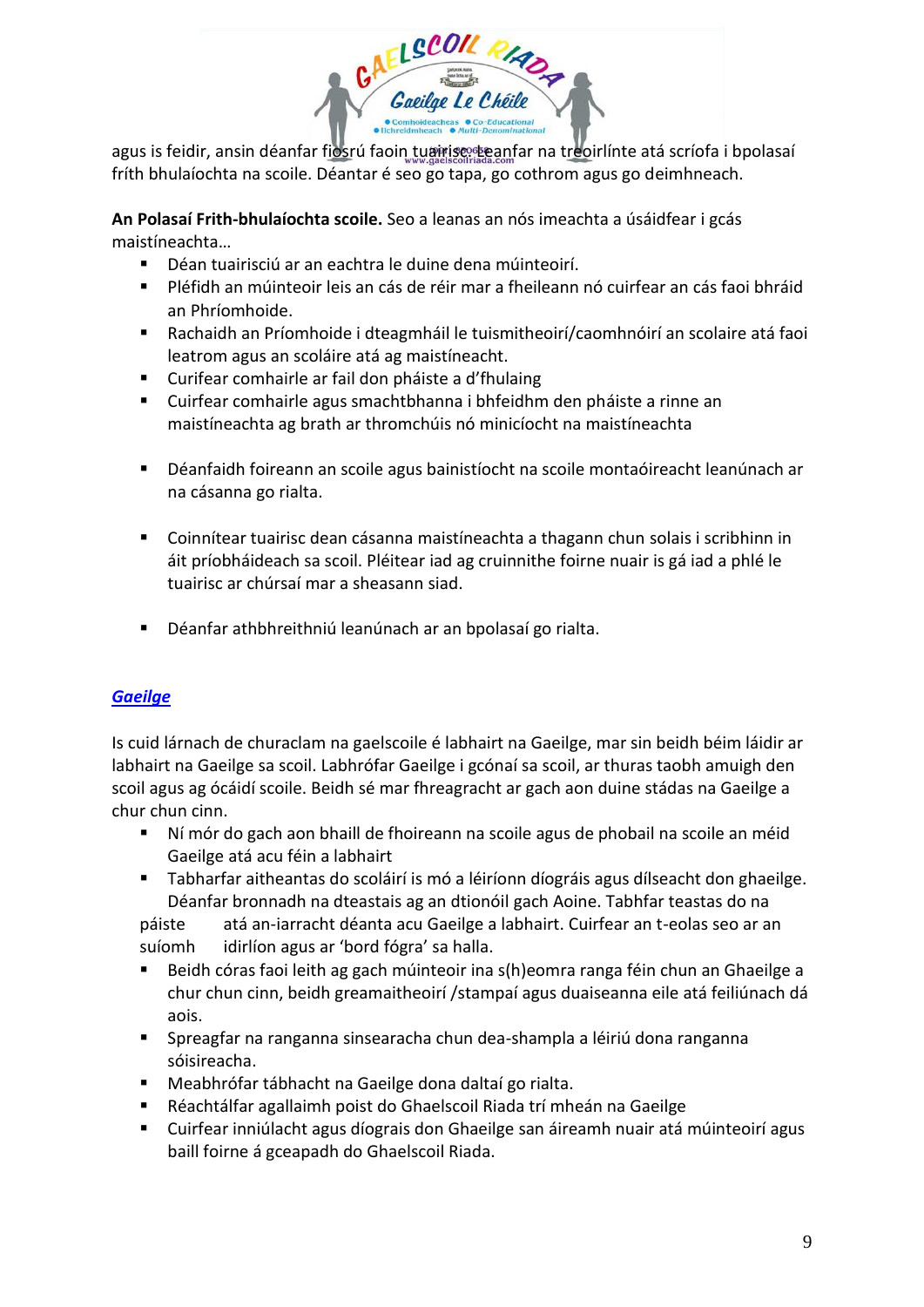

### **School Rules /Rialacha.**

School rules are kept to a minimum and are devised with regard for the health, safety and welfare of all members of the school community. If a school is to function efficiently, it is necessary that rules and regulations are clearly stated and enforced consistently and fairly. A list of class rules are displayed in each class and are drafted up in agreement with the pupils and teachers through S.P.H.E and the moral and social development strand of our religious education guidelines *Ag foghlaim le chéile.* 

*Tá na rialacha scoile ann chun timpeallacht shlán sábháilte a chothú do rannphairtithe na scoile. Beidh cóip dena rialacha scoile le feiceáil ins na seomraí ranga agus cuirtear iad le chéile tríd S.PH.E agus an oideachas reiligiúnach.* 

### **Before/After School /An Tréimhse Réamhscoile agus An Tréimhse Iar-scoile.**

Parents are reminded that the staff of the school does not accept responsibility for pupils before official opening time of 8.40a.m. or after the official closing time of 1.30 p.m. (infants) 2.30 p.m. (other classes) except where pupils are engaged in an extra-curricular activity organised by the school and approved by the Board of Management. Pupils involved in such activities are expected to behave in accordance with school behaviour policy during these times.

### *Obair bhaile*

Tá sé de pholasaí ag an scoil obair bhaile a thabhairt do na páistí chuile oíche den tseachtain seachas Dé hAoine. Is gá do na tuismitheoirí a shíniú/síniú a chur leis an obair bhaile chuile oíche, tá dialann obair bhaile ag na daltaí ó Rang 1 ar aghaidh

--Faigheann na Naíonáin Leathanach leis an obair bhaile air chuile sheachtain, is gá do na tuismitheoirí a shíniú/síniú a chur leis. *(níl aon dialann obair bhaile acu)*

Tá tuilleadh eolas faoi cúrsaí obair bhaile sa lámhleabhar scoile a fhaigheann tuismitheoirí ag tús na bliana

#### **Ar scoil:**

Rachaidh na páistí i dtaithí le nósanna agus imeachtaí córas creidimh eile.

Forbrófar tuiscint an pháiste ar chomhionannas.

Beidh meas agus ómós ag na páistí dóibh féin, páistí eile na scoile, múinteoirí na scoile agus aon chuairteoir a thagann chuig na scoile.

Beidh meas ag chuile pháiste ar an seomra ranga, trealamh scoile, fearas scoile, agus rudaí pearsanta páistí eile.

Iarrtar ar pháistí gan bréagáin a thabhairt ar scoil; tá neart bréagáin sna seomraí ranga.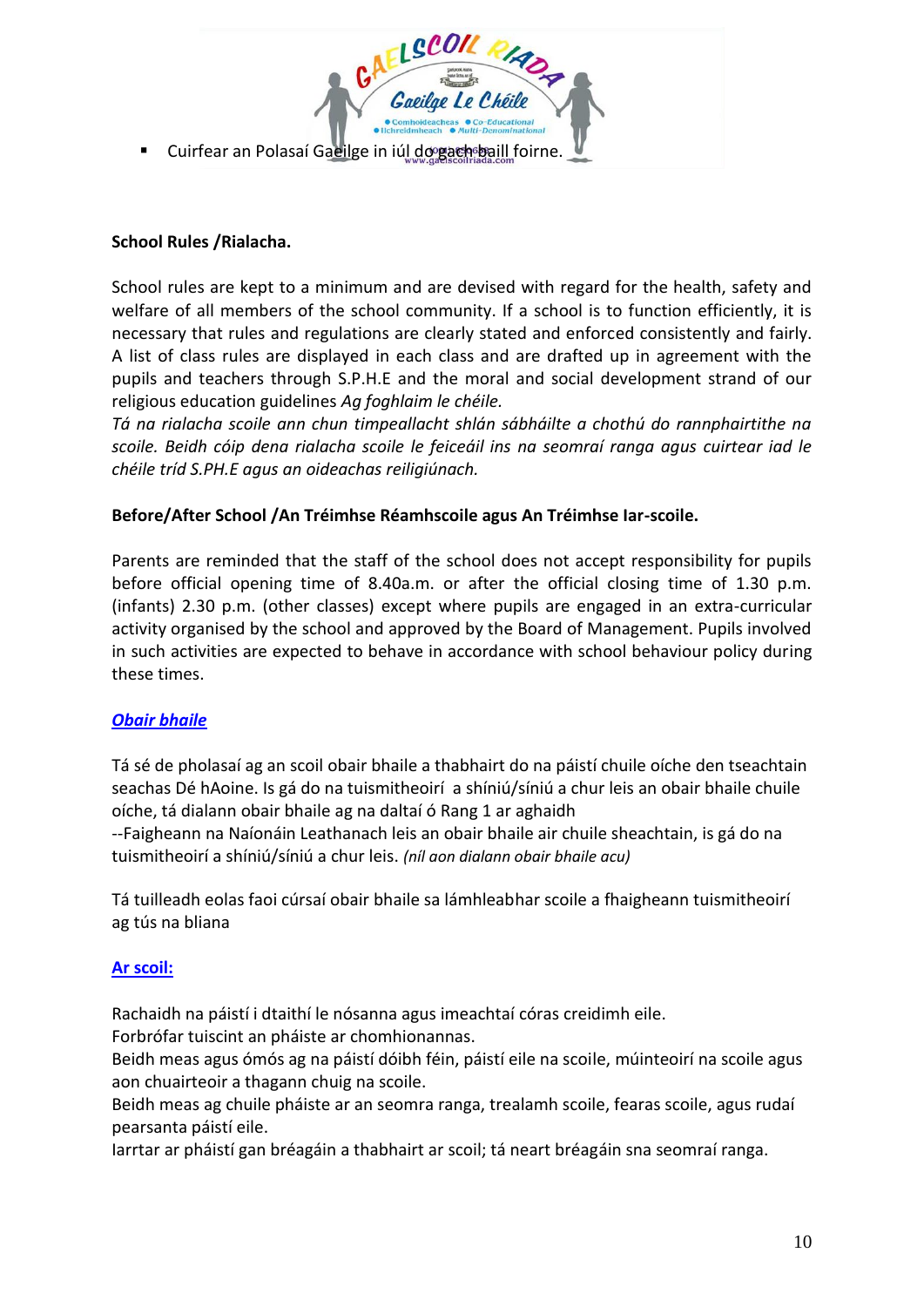

Bíonn córas iompar faoi leith ag chuile mhúinteoir ina sheomra ranga féin a sheasann le cód iompar na scoile. Ceann de na phríomh aidhmeanna atá ag foireann na scoile ná go mbeidh chuile pháiste sásta agus muiníneach agus iad ag teacht ar scoil chuige seo cruthaíonn chuile mhúinteoir atmaisféar sona sábháilte agus dearfach do chuile pháiste.

## **Lá Scoile:**

Tosaíonn an scoil **ag 8:50.**Téann na Naíonáin abhaile ag **1:30** agus chuile rang eile ag **2:30**. Ní ghlacann Bord Bainistíochta Gaelscoil Riada nó múinteoirí na scoile freagracht do aon pháiste roimh **8:40** mar níl siad clúdaithe ó thaobh árachais de.

Chun sábháilteacht na bpáistí a chinntiú iarrtar ar thuismitheoirí a bpáiste a bhailiú in am chuile lá.

### *Clós na scoile*

Tá na múinteoirí ag súil

- …go siúlann na daltaí go ciúin's go ceillí amach agus isteach ó chlós na scoile.
- … go ndéanann gach rang line ceart
- …nach bhfágann dalta an clós gan chead ón Múinteoir atá ar dualgas.
- …nach siúlann aon pháiste taobh amuigh den line clóis (amach geata na scoile)
- …nach dtéann aon pháiste ar chúl na scoile.
- …go mbeidh páistí ag cabhrú lena chéile ar an gclós
- …go mbeidh páistí ag spraoi go sibhialta le chéile gan a bheith garbh.

# **Sábháilteacht ar scoil:**

# *I ngaelscoil Riada bíonn muid ag súil*

Go leanfaidh chuile pháiste rialacha aontaithe sa seomra ranga Go mbeidh gach dalta in ann spraoi go cúramach le chéile ar an gclós Go mbeidh gach dálta sásta comhoibriú le cheile ar mhaithe na scoile Go ndéanfaidh gach dalta a seacht ndícheall ina gcuid obair, chun an méid Gaeilge atá acu a labhairt i gcónaí agus ina iompar.

I ngaelscoil Riada táimid ag súil nach ndéanfaidh aon pháiste aon rud a chuirfeadh a shábháilteacht féin i mbaol nó sábháilteacht aon páiste eile, bíodh sé sa seomra ranga, sa chlós, sa pháirc, ag teacht nó ag imeacht ón scoil nó ar imeachtaí scoile.

Is iad seo a leans samplaí d'iompar a chuireann sábháilteacht na bpáistí i mbaol, samplaí d'iompar iad nach féidir glacadh leo:

- Bheith maslach nó déanamh magadh éagórach
- Damáiste a dhéanamh do fhearais na scoile, troscán, leabhair nó maoin
- Ag troid agus ag bagairt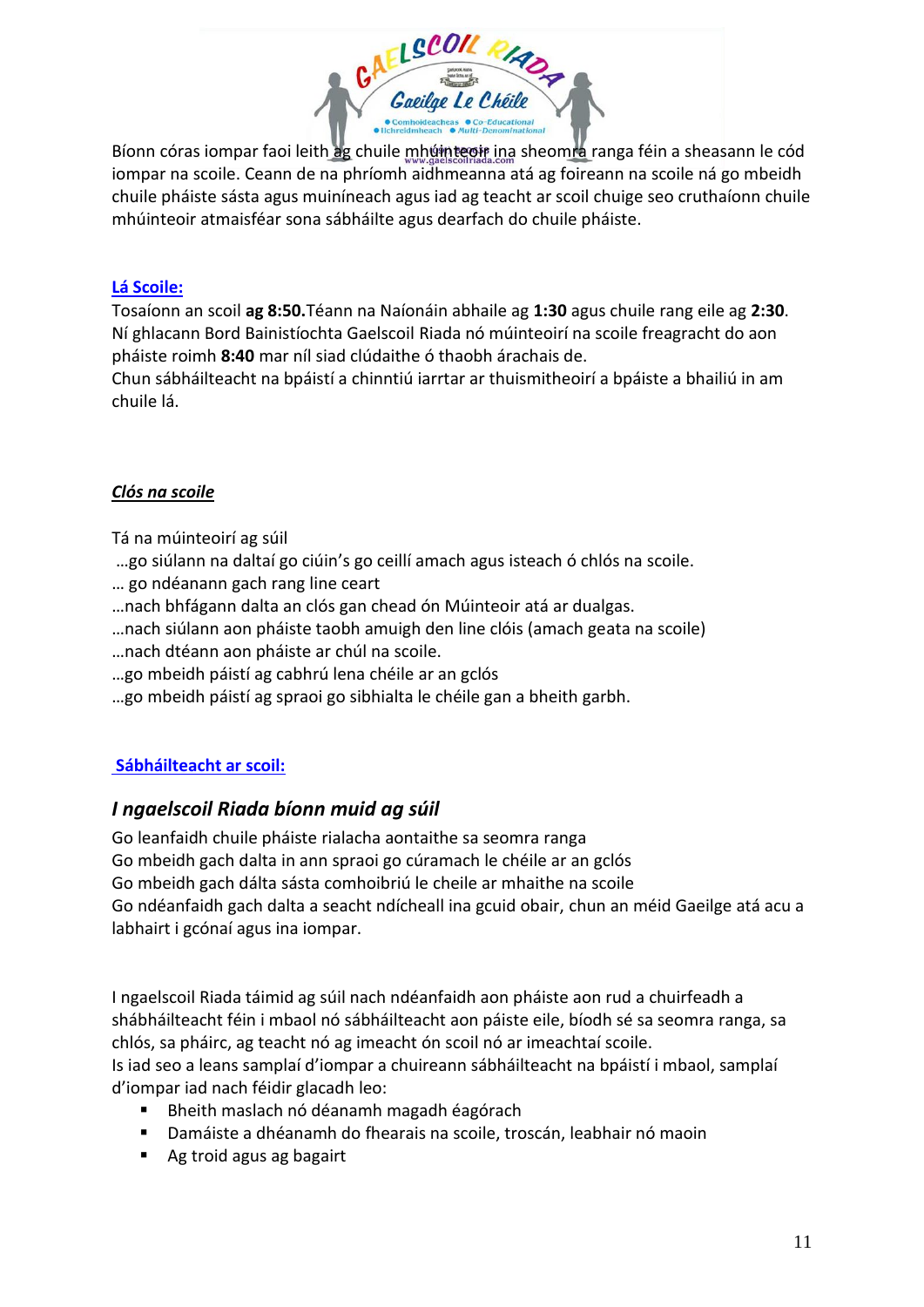

Bíonn cleachtadh *Druil Tine* againn ar a laghad uair amháin chuile téarma. Tá an suíomh thionóla taobh amuigh de phríomh ghéata na scoile sa charrchlóis.

Bíonn na dorais éalaithe saor ó bac i gcónaí.

Bíonn tuiscint soiléir ag foireann na scoile ar an gcóras éalaithe seo mar atá scríofa síos sa bpolasaí Sláinte agus Sábháilte

# *Ar maidin/ am sosa/ dul abhaile.*

Iarrtar ar pháistí line a dhéanamh ar maidin, tar éis na sosa agus nuair atá siad ag dul ar ais go dtí an seomra lena múinteoir. Buaileann an múinteoir atá ar dhualgais an chloigín agus eagraíonn na páistí iad féin i línte.

Iarrtar ar na daltaí ar fad fanacht sa chlós (taobh istigh don gheata)i gcónaí agus gan dul taobh thiar den scoil

Iarrtar ar mhúinteoirí agus tuismitheoirí treoir a leanúint maidir le bainistiú tráchta timpeall na scoile

### **An Bosca Lóin**

Tá sé riachtanach go mbeidh lón **sláintiúil** ag chuile phaiste agus iad ag teacht ar scoil

Iarrtar ar thuismitheoirí/caomhnóirí torthaí, glasraí, ceapairí agus deoch sú/ uisce a thabhairt do na páistí le haghaidh a lóin. Tá scéim bainne ar súil sa scoil.

Tá múid ag iarraidh cosc a chur ar aon bhia saillte ar scoil, céard is ciall le sin ná seacláid, críospaí, deochanna le bolgáin aer, srl.

Tá cosc ar ábhair cnónna ar scoil de bharr ailléirgí

# *An Córas Bruscar*

Tá córas athchúrsála i bhfeidhm sa scoil. Faigheann na páistí tuiscint ar an 'gciorcal imshaoil', 'scoileanna glasa' agus conas bruscar a láimhseáil.

- Tá cosc iomlán ar bhruscar nach féidir athchúrsáil. Beidh an bruscar seo curtha abhaile le na páistí sa bhosca loin chomh maith le aon bia breise nach bhfuil ithe acu.
- Ba choir go gcabhróidh gach aon bhaill den phobail leis an gcórás seo le caomhnú agus cóiméad na timpeallachta.

Chomh maith leis seo beidh sé de dhualgas ar na páistí atá sna hArd ranganna an seomra a réiteach agus a ghlanadh roimh dul abhaile. Beidh orthu a chinntiú go bhfuil an t-urlár glan, bruscar a chuir sna boscaí bruscar, a bord/bhord féin a shocrú, fuinneoga agus dorais a dhúnadh roimh dul abhaile dóibh.